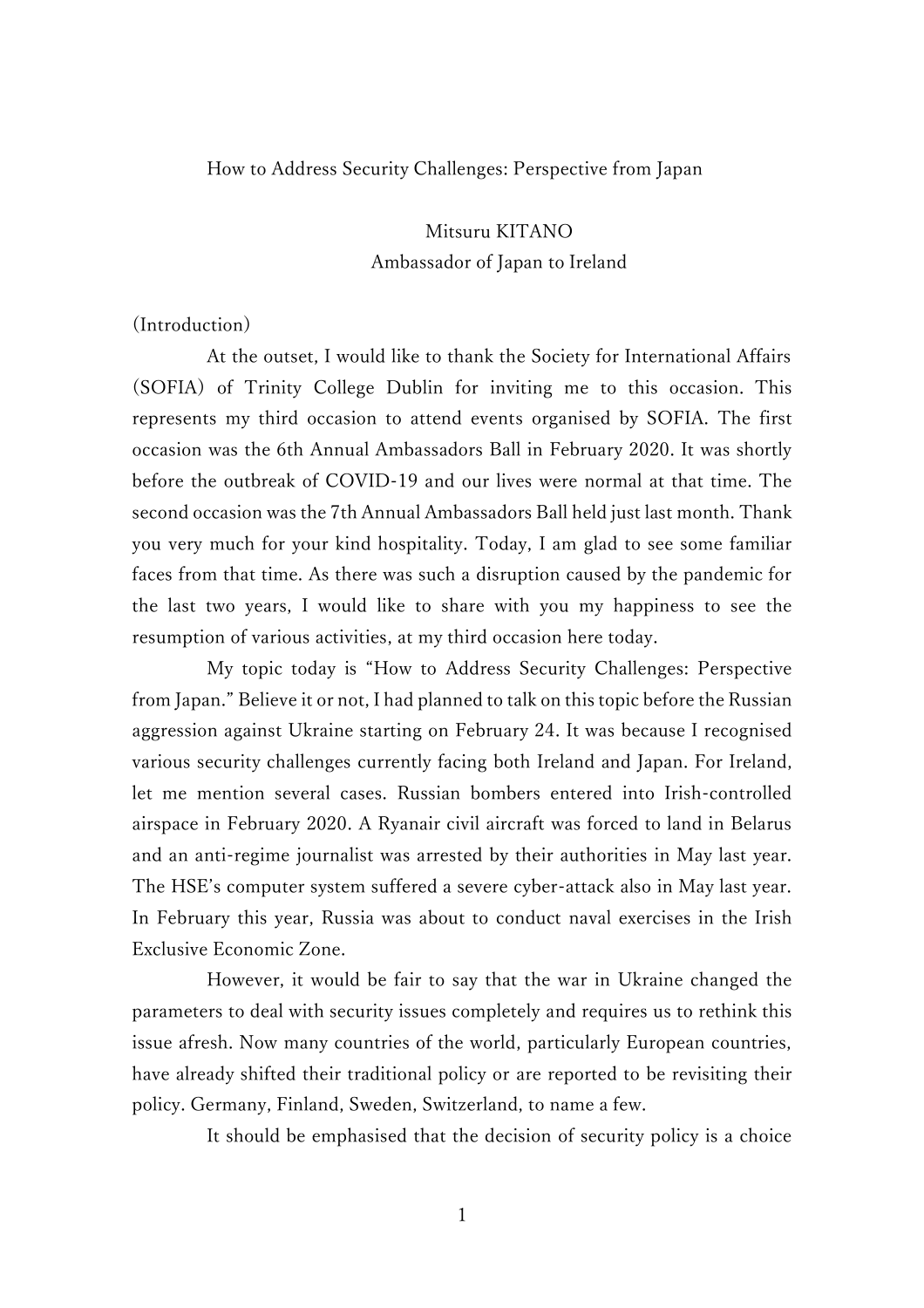each country and people are to make, bearing in mind their individual circumstances including security threat, national identity and relations with key countries. It is not an area on which any other country is entitled to make a judgement. On the other hand, it is always beneficial to know how other countries address the same kind of issue. In that spirit, today I would like to share with you how Japan has tried to address its security challenges since the 1950s. Naturally, we have both commonalities and differences with Ireland.

#### (Three commonalities)

Now, allow me to start sharing with you three commonalities between Japan and Ireland to deal with security issues.

First, in the face of the Ukrainian crisis, support from Japan and Ireland has points in common. Both of us take a clear stance in supporting the Ukrainian forces, and both of us make a distinction between non-lethal support and lethal support, and opt for non-lethal support. Japan has provided the Ukrainian forces with bulletproof vests, helmets, winter battle dress uniform, tents, cameras, hygiene products, emergency rations, generators, binoculars, flashlights, medical equipment and other non-lethal defence equipment, rather than lethal arms.

As for Ireland, when the EU decided to support the Ukrainian Armed Forces, Ireland participated in the non-lethal support package amounting to 50 million EUR, but not in the lethal support scheme amounting to 450 million EUR. In the framework of non-lethal support, Ireland has provided 5,000 units of readyto-eat meals (MREs) and 200 units of body armour.

The second area of commonality between Japan and Ireland is a cautious approach when dispatching defence forces outside the country. In Japan, we set up a legal mechanism to send Self-Defence Forces in the framework of the United Nations peacekeeping operations in 1992. Under this mechanism, we placed strict conditions for dispatching the Self-Defence Forces overseas in order to avoid the situation of "use of force." To be more specific, the act concerned provided for five principles, namely, 1) existence of a cease-fire agreement between the parties concerned; 2) agreement by them on Japan's participation; 3) neutral stance; 4) immediate withdrawal upon changes in these conditions; and 5) use of weapons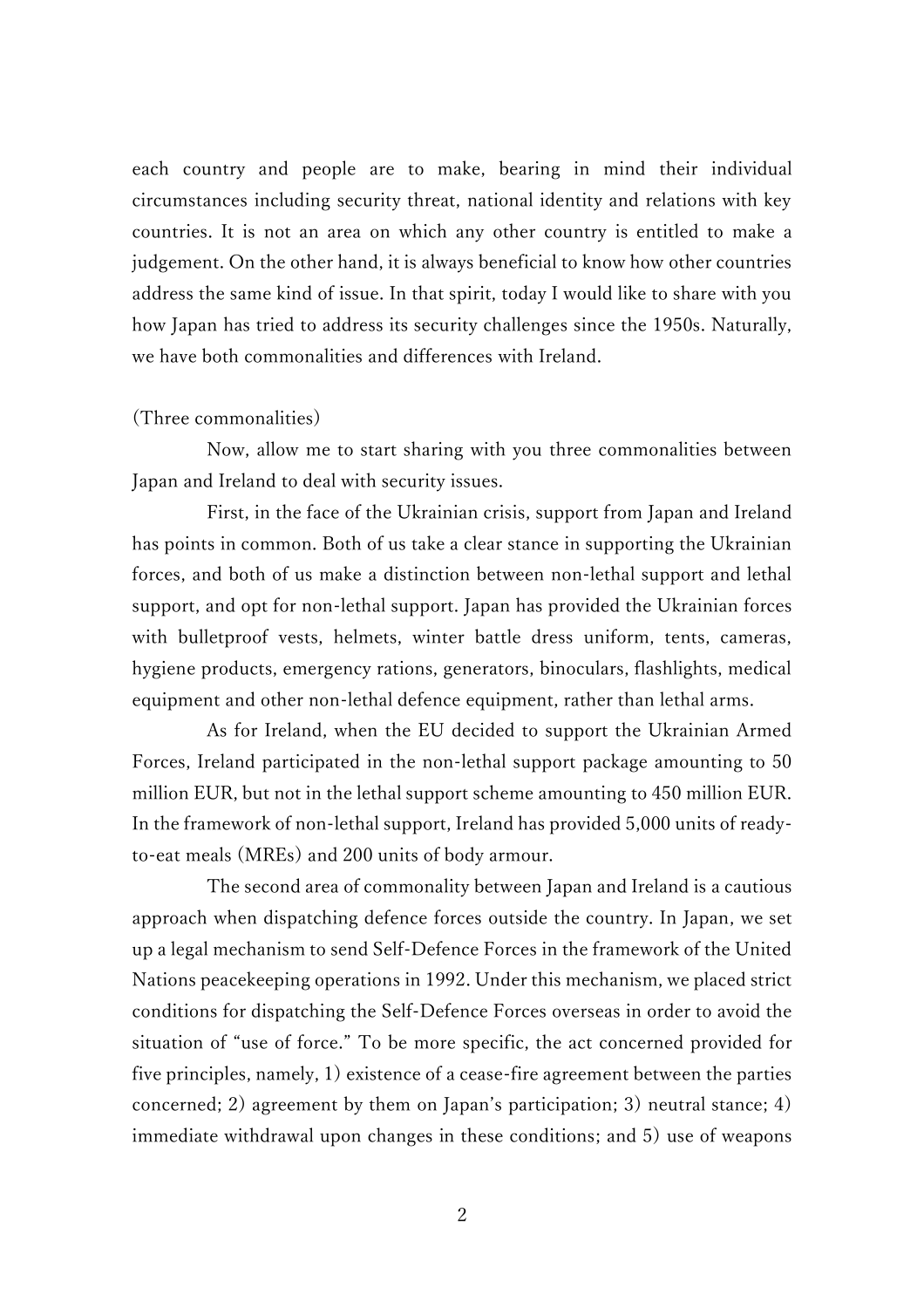for self-defence purposes only.

You can compare this with the so-called Irish 'triple lock' mechanism requiring 1) the United Nations authorisation; 2) Government approval; and 3) Dáil approval, for the deployment of Defence Forces.

Third, I also witness a strong aspiration for peace in both countries. In Japan, it is clearly stated in our Constitution enacted in 1947. Article 9 of the Constitution reads as follows:

"Aspiring sincerely to an international peace based on justice and order, the Japanese people forever renounce war as a sovereign right of the nation and the threat or use of force as means of settling international disputes.

In order to accomplish the aim of the preceding paragraph, land, sea, and air forces, as well as other war potential, will never be maintained. The right of belligerency of the state will not be recognized."

This provision of Article 9 of the Constitution has been the basis to avoid "use of force." Article 9 has been supported by Japanese people who deeply regretted the war Japan fought.

In Ireland, the policy of military neutrality seems to serve as one of the guiding principles. This policy involves, in my humble understanding, a strong desire not to be dragged into a military conflict.

#### (Japan's alliance policy)

I have listed three areas of commonalities between Ireland and Japan. But, we have to acknowledge that there are also differences. While the Irish policy of neutrality intends to avoid any military alliance, Japan has had an alliance with the U. S.. Now let me share with you how we forged our alliance with the U. S..

It was in 1951, six years after the end of the Second World War, that Japan concluded its first Security Treaty with the United States. Up until that time, Japan had been occupied by the Allied forces after its defeat in the Second World War.

After the war, the expectation of world peace underpinned by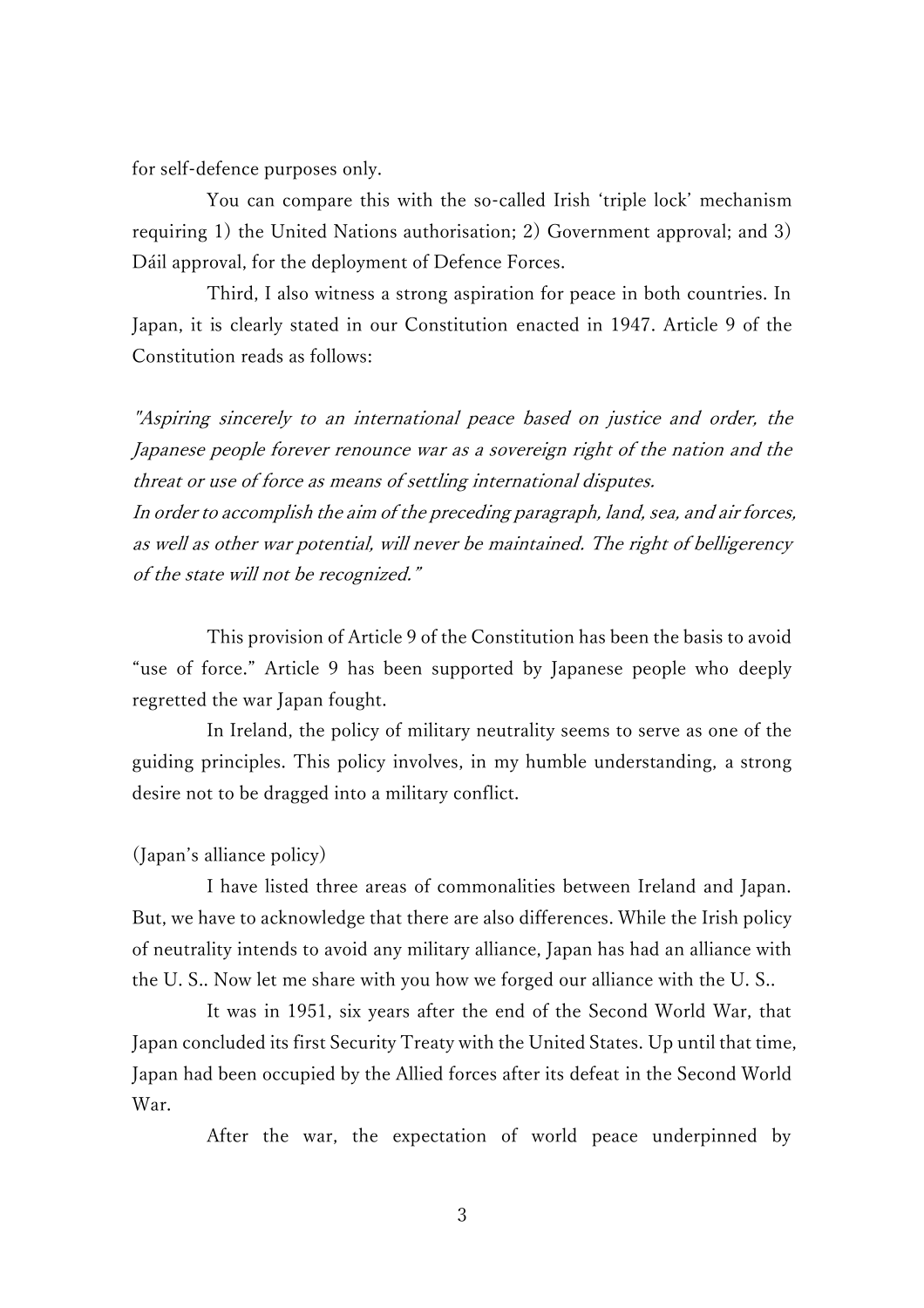cooperation and collaboration among major powers soon evaporated, as there was mounting antagonism and tension between the two camps. On the one hand, liberal democratic countries led by the U. S. and, on the other hand, communist countries led by the Soviet Union, as mentioned by Winston Churchill in his "Iron Curtain" speech in 1946.

This had a fundamental bearing on Japan's position. It was the period regarded as the beginning of the Cold War. However, in East Asia, the reality was not a cold war, but a hot war. In China, a fierce civil war had been fought between communist forces led by Mao Tse-Tung and the Kuomintang forces of Chiang Kai-Shek. To the deep disappointment of the Western countries, communist forces won this civil war, leading to the establishment of the People's Republic of China in 1949. Chiang Kai-Shek and his supporters fled to Taiwan, waiting for a chance to regain mainland China.

The Korean Peninsula was divided into two: the pro-Western Republic of Korea (ROK) in the South and the communist regime of North Korea. In June 1950, the Korean War broke out with the North's invasion of the South. The United Nations forces were formed under the leadership of the U.S. to push back. However, the war was an extremely difficult one for the U. S. and its allied forces.

It was against this background that the future course of Japan was discussed. There were several issues to be addressed.

First, the modality and timing of a peace treaty to end the war, in legal terms, and the occupation. Ideally, a "complete peace" was most desirable, where a peace agreement was made with all the belligerent states of the Second World War. However, given the reality of the Cold War, a "complete peace" seemed unrealistic. If Japan waited until the environment allowed a "complete peace", it would be a long, long way to go and occupation would continue for the foreseeable future. Another option was a "separate peace", where Japan was to conclude a peace treaty with only those who were ready to do so. Practically, this meant concluding a peace treaty with the U. S., western countries and others, leaving communist countries for future negotiations. This "separate peace" option would compromise the scope of countries, not covering all the countries concerned. However, this could be done in a reasonable time framework. If "complete peace"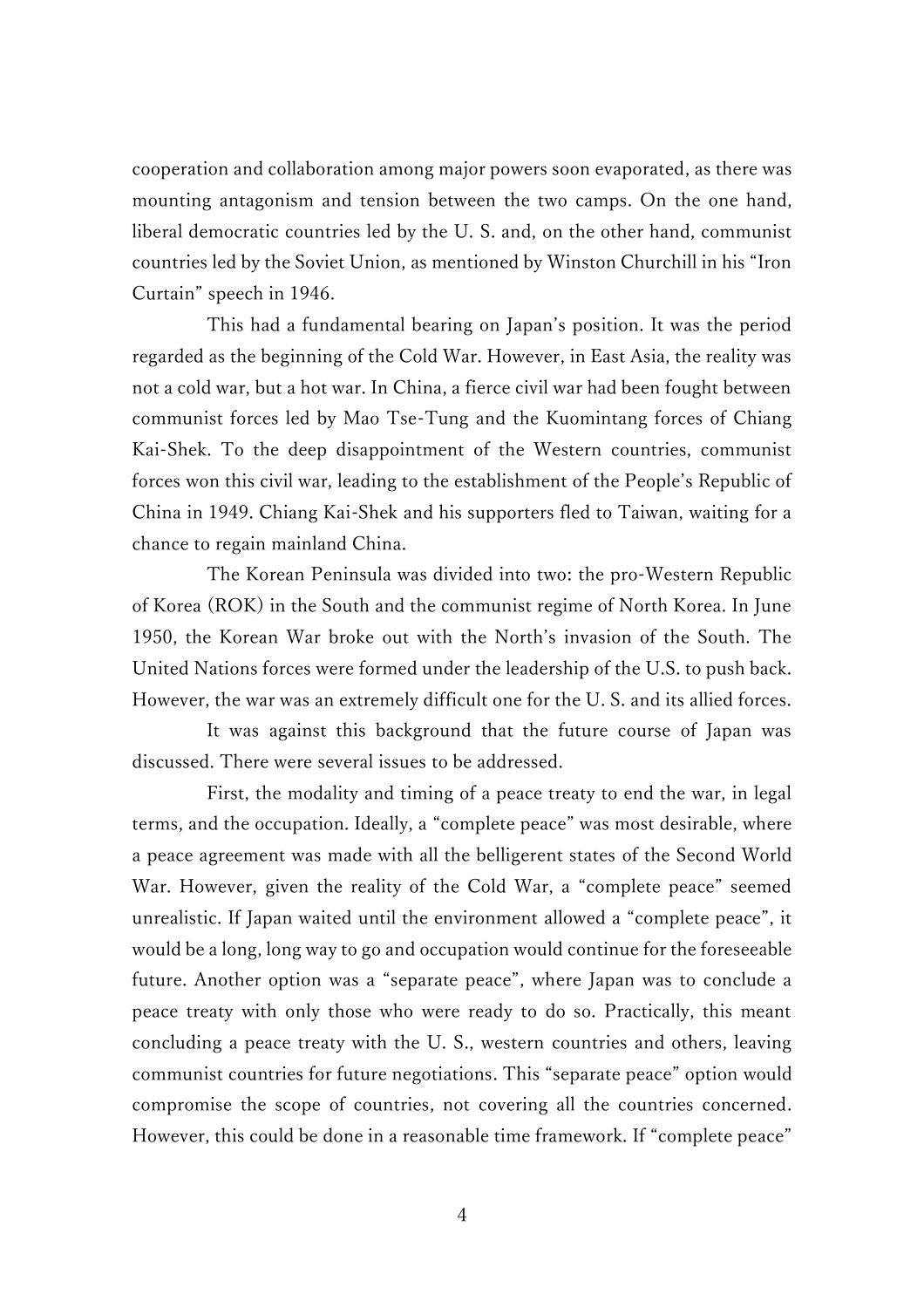was in the direction of "to be nice to everybody," "separate peace" was in the direction of "to be nice to good friends," with whom we shared fundamental values.

Second, if Japan was to regain sovereignty in ending the occupation, how to ensure the security of Japan, with its Constitution renouncing "war potential"? At that moment, Japan was surrounded by communist countries, namely the Soviet Union, the People's Republic of China and North Korea. The ROK was the only pro-western country nearby. However, due to the Korean War, the very survival of the ROK was in danger at that time. In such a situation, without effective security measures, the survival of Japan would have been at risk. One option was a security alliance with the United States. The other option was what was called a "non-armed neutrality" policy, relying on the United Nations and good will of the countries concerned.

The option the Government of Japan took was the following. For the peace treaty, Japan opted for a "separate peace" in concluding the peace treaty with only those who were ready to do so, namely, the U. S., western countries and others, putting aside the communist countries. Given that the world situation did not allow us "to be nice to everybody", we opted "to be nice to good friends" with whom we shared fundamental values. For security measures, Japan decided to form an alliance with the U. S., allowing U. S. troops to be stationed in Japan so as to deter armed attack against Japan from foreign countries. In view of the reality of the security situations surrounding Japan, this option was judged as the only viable policy choice. Under this policy, the U. S. occupation forces would stay, but their legal status would change with the end of occupation and Japan's regaining sovereignty.

It was Prime Minister Shigeru Yoshida, a former diplomat, who exhibited leadership in choosing such a course. In pre-war Japan, while dominant political circles became increasingly inclined to Nazi Germany, he continued to advocate a cordial relationship with the United States and the United Kingdom. For Yoshida, Japan's success in achieving a major development since the Meiji Restoration in the nineteenth century rested on international trade and cordial relationships with the United Kingdom and the United States. In his perspective, Japan's militarisation since the 1930s was rather a deviation from this good tradition.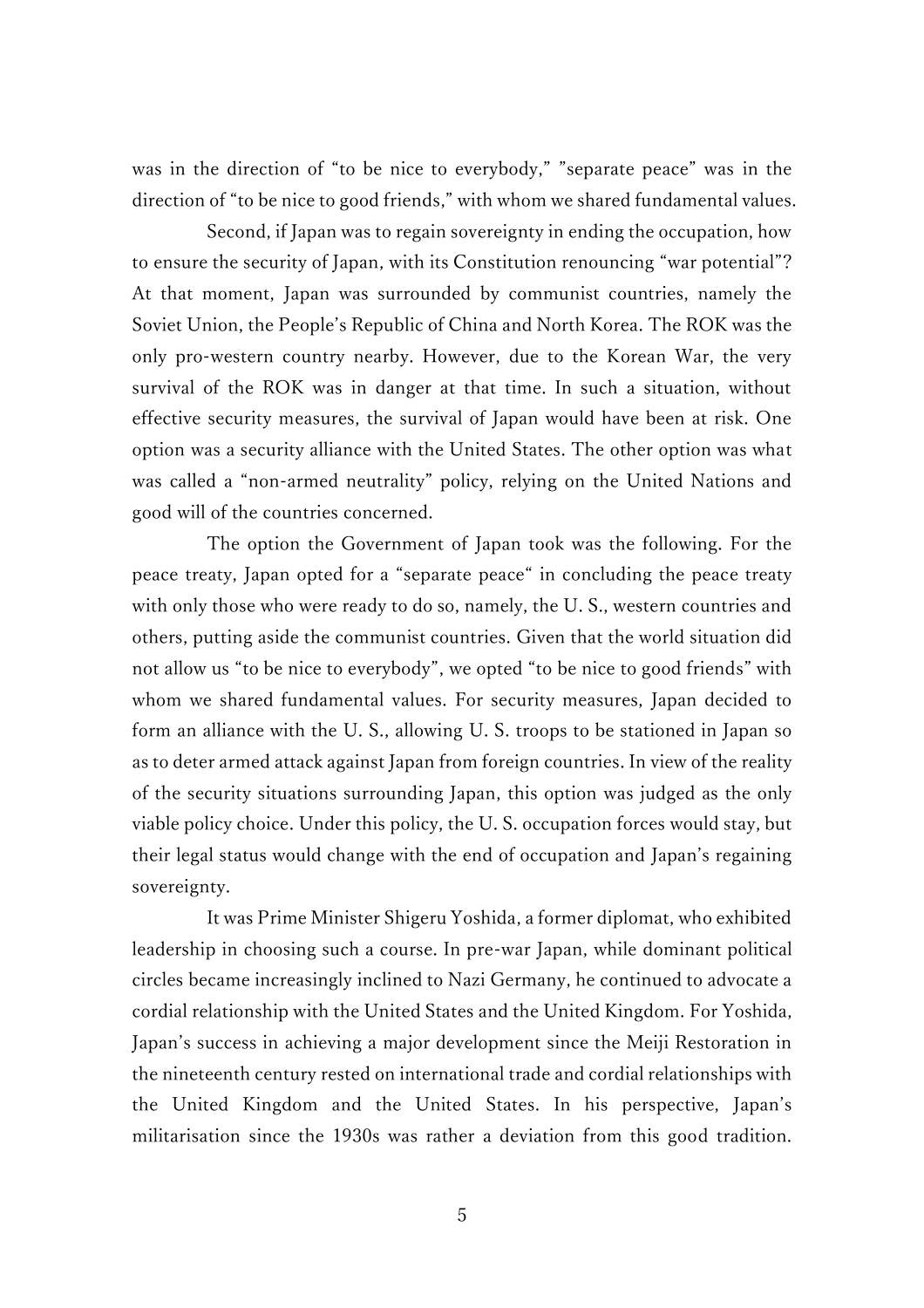What Japan should do, Yoshida felt, was to return to deepening its relationship with the U.S., introducing foreign investment and stimulating free economic activities. Faced with a stark confrontation between Western capitalist countries and Eastern communist countries, Japan should naturally take sides with the former. Since Japan could not resist the advance of the communist camp by itself alone, a security treaty with the U. S. was an absolute necessity.

#### (Evolution of Japan's security policy)

This is how Japan's alliance policy was forged and it has stayed for over seventy years. While security threats to Japan have changed over time, Japan has been trying to adapt to the evolving situation, underpinned by its alliance with the United States.

On the one hand, Japan has continued to strengthen its alliance with the United States. The two countries revised the security treaty in 1960. Japan requested to rectify some of the issues of the 1951 Security Treaty regarded by Tokyo as remnants of the occupation period. Under the new 1960 Security Treaty, the U.S. obligation to defend Japan was clearly stipulated. Furthermore, a mechanism of prior consultation in relation to U.S. forces in Japan was introduced. Under this mechanism, the U.S. needed prior consultation when they wanted the following: 1) the introduction of nuclear weapons; 2) major changes in the deployment into Japan of U.S. forces; and 3) use of bases for military combat operations other than for the defence of Japan.

Japan and the United States also intensified cooperation in a wide range of areas. The coordination mechanism has been enhanced in various channels and layers, ranging from policymaking bodies to the military, and from minister-level to working level. They cooperated in defence procurement. They formulated the guidelines for defence cooperation in 1978, and expanded joint exercises in various formats. The guidelines for defence cooperation were updated in 1997 and 2015. Japan expanded host-nation support for U. S. forces in Japan. Japan has, for its part, enhanced its Self-Defence Forces step-by-step.

The end of the Cold War necessitated much soul-searching on the meaning of the alliance for both Japan and the United States. The two countries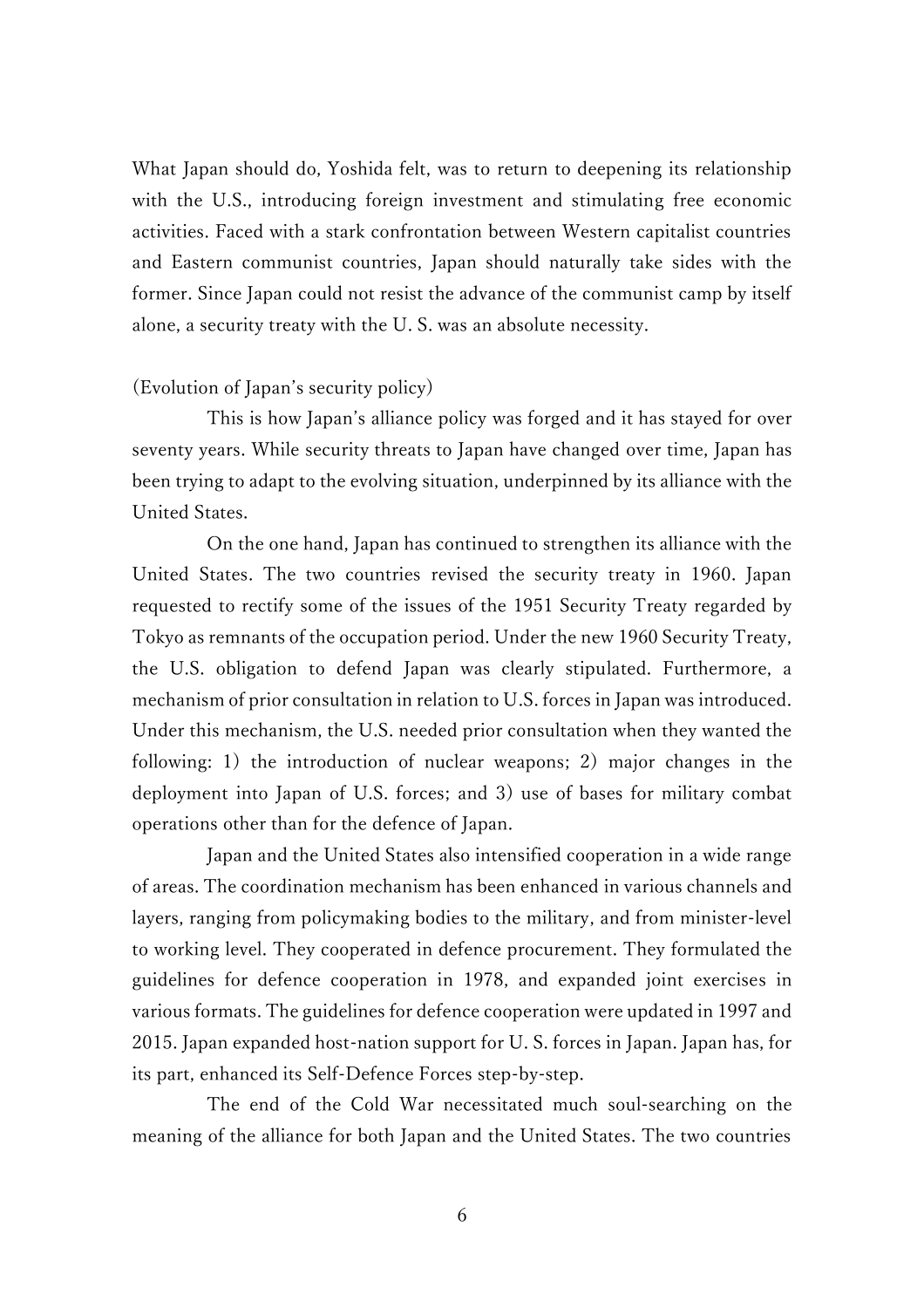adopted the document named 'Joint Declaration on Security - Alliance for the Twenty-First Century' in April 1996. In this document, they reconfirmed that this security relationship 'remained the cornerstone for achieving common security objectives and for maintaining a stable and prosperous environment for the Asia-Pacific region' since 'instability and uncertainty' persisted in the region. This joint declaration made reference to three main regional challenges that required Japan-U.S. cooperation to tackle, namely, 1) the role of China in the region; 2) the normalisation of Japan-Russia relations; and 3) the stability of the Korean Peninsula.

While strengthening its alliance with the U. S. on the one hand, Japan was to devise security related mechanisms outside the Japan-U.S. security arrangements, particularly to deal with challenges beyond Japan's vicinity on the other hand. This was related to the change of the international situation. After the end of the Cold War, new types of conflicts emerged. Particularly, the Gulf War started by Iraq's invasion of Kuwait in 1990, and the 'war on terror' after the terrorist attacks on September 11, 2001 presented a serious challenge for Japan.

In these cases, Japan wanted to discharge its international responsibility to respond to such crises. However, we were faced with two serious issues in these cases. First, we lacked a mechanism to deal with these situations, since they were not within the purview of the Japan-U.S. Security Treaty. It was not a situation of 'armed attack against Japan,' mentioned in Article 5 of the Japan-U.S. Security Treaty. Nor was it a situation where 'international peace and security in the Far East,' mentioned in Article 6 of the same treaty, was threatened. As these were the key concepts of the Japan-U.S. Security Treaty, the mechanism of this treaty did not apply. Second, we had to forge a national consensus to get involved in these conflicts happening far away from Japan.

As for the policy tool issue, we had to devise new schemes. At the time of the Gulf War in 1990-1991, it was not easy for us to find out ways to support the multinational forces established under the authority of the United Nations Security Council resolution. We came up with a support package including both financial and logistical support. At that time, we did not have a legal mechanism to send personnel of the Self-Defence Forces overseas. Then, we set up a scheme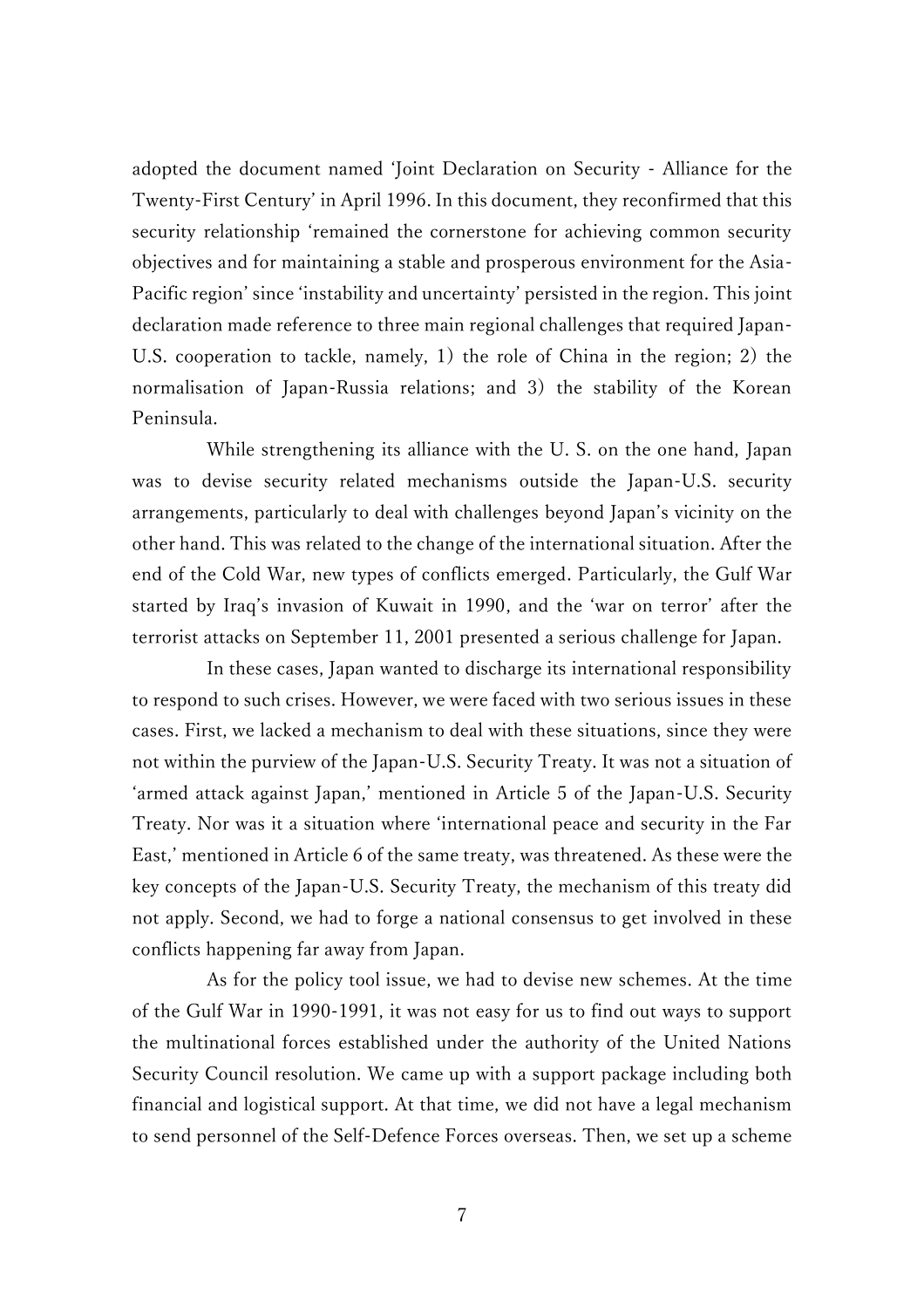to send the Self-Defence Forces. Then, we set up such a mechanism in the framework of the United Nations peacekeeping operations in 1992. It was at this moment that we introduced the strict conditions mentioned earlier.

After the terrorist attacks against the U. S. on September 11, 2001, the U. S. led military operations in Afghanistan and Iraq. In both cases, Japan adopted special measure acts to support such operations. To counter terrorism in Afghanistan and its surrounding areas, Japan dispatched naval Self-Defence Force vessels to provide logistical support of oil refuelling and water supply in the Indian Ocean for vessels participating in the operations, named Operation Enduring Freedom. To Iraq, Japan dispatched units of ground Self-Defence Forces to support the reconstruction of the country.

This is how we introduced new policy tools to deal with these situations far away from Japan. As for national consensus, it generated a considerable debate as to why we should take measures for these situations. In this context, the important keywords were principles and solidarity. It was a question of principles since we thought it was important to stand up against unjust aggression or attack. We thought we should never turn a blind eye to the breach of the principles embodied in the Charter of the United Nations. It was also a question of solidarity because we wanted to side with those who were ready to fight against such aggression or attack. In doing so, Japan wanted to discharge its international responsibility to respond to such crises.

#### (Conclusion: Three things to bear in mind)

This is how Japan has tried to address the security challenges. As a matter of fact, it is an on-going process. In view of the war in Ukraine, there is also a discussion on how best we deal with the security challenges in Japan. I would like to conclude my presentation in referring to the three things which I suppose important to deal with today's security challenges.

First, security challenges are changing and we have to continue to address the new situation. A number of new issues are emerging. For Japan, the character of the threat of North Korea has changed a lot. While North Korea has existed since 1948 and the Korean War was fought from 1950 to 1953, it was in